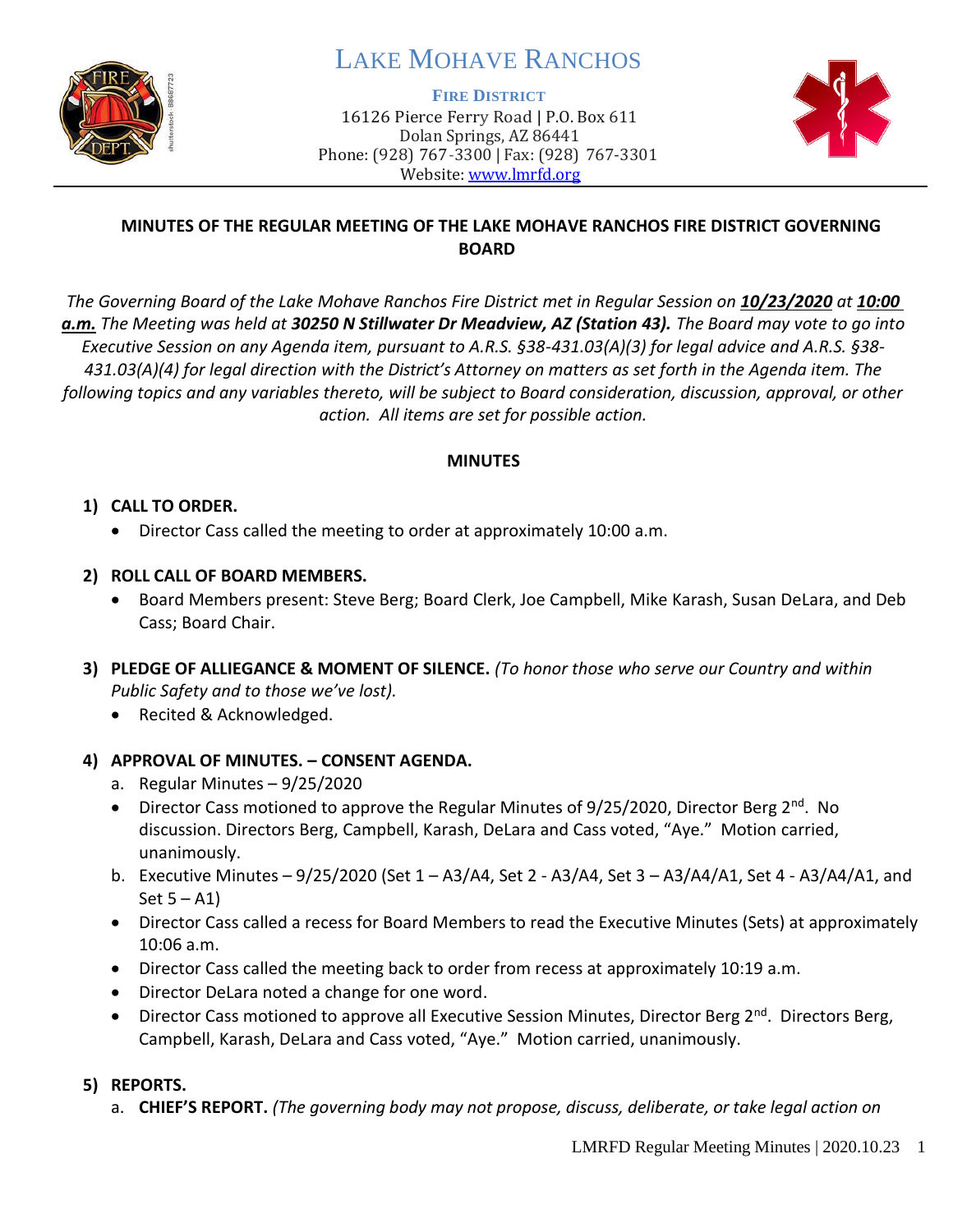*this matter unless the specific matter is properly noticed for legal action. Therefore, action taken as a result of the Chief's report will be limited to directing staff to study the matter or scheduling the matter for further consideration and discussion at a later date. (A.R.S. 38-431.02.K.)* Chief's Report- September {Regular October Meeting} -2020

#### **RUN REPORT**:

- EMS CALLS: 45
- PUBLIC ASSISTS: 3
- FIRE CALLS: 4
- ILLEGAL BURN: 7
- MISC.: 11
	- o TOTAL SEPTEMBER RUN REPORT: 70
- MEADVIEW COVERAGE DAYS FOR SEPTEMBER: 13

#### **MEETINGS/CONFERENCES/TRAININGS**:

09/08/20 - Run Review 09/11/20 - Provider Meeting 09/17/20 – Medical Lab 09/19/20 - Volunteer Training 09/24/20 - MCFOA (zoom)

#### **DISTRICT PROPERTIES**:

NONE

#### **DISTRICT VEHICLES:**

A-1190 (A/C) A-1186 (Heater Valve) A-1165 (Oil Change) C-401 (Mini bulb for taillight) B-416 (flat repair) WT-418 (valve repairs on pump) E-411 (gasket replacement) WT-418 (gasket replacement)

#### **PROJECTS IN THE WORKS:**

Grant Research (Continued) Lexipol – Policy Manual (Ongoing) Report Writing Training (Ongoing / subsequent follow-ups) Follow-Up Contracts and Subscriptions

#### **OTHER**:

Prioritizing Station and Vehicle repairs (Ongoing)

#### b. **FINANCIAL REPORT(S).**

1. Review and approval: September 2020 Financial Report(s). *(The financial report(s) are to be reviewed and approved by the Board).* (Administration)

Chief Winn reported the September 2020 Financial Information as prepared by the Financial Clerk, as follows:

- Total Warrant Revenue (includes property taxes, FDAT and Interest): \$14,139.79
- Total Ambulance Revenue: \$28,046.71
- Miscellaneous Income: \$16.00
- WACEMS Grant (COVID-19): \$301.72
- Out-of-District Fire Billing: \$587.25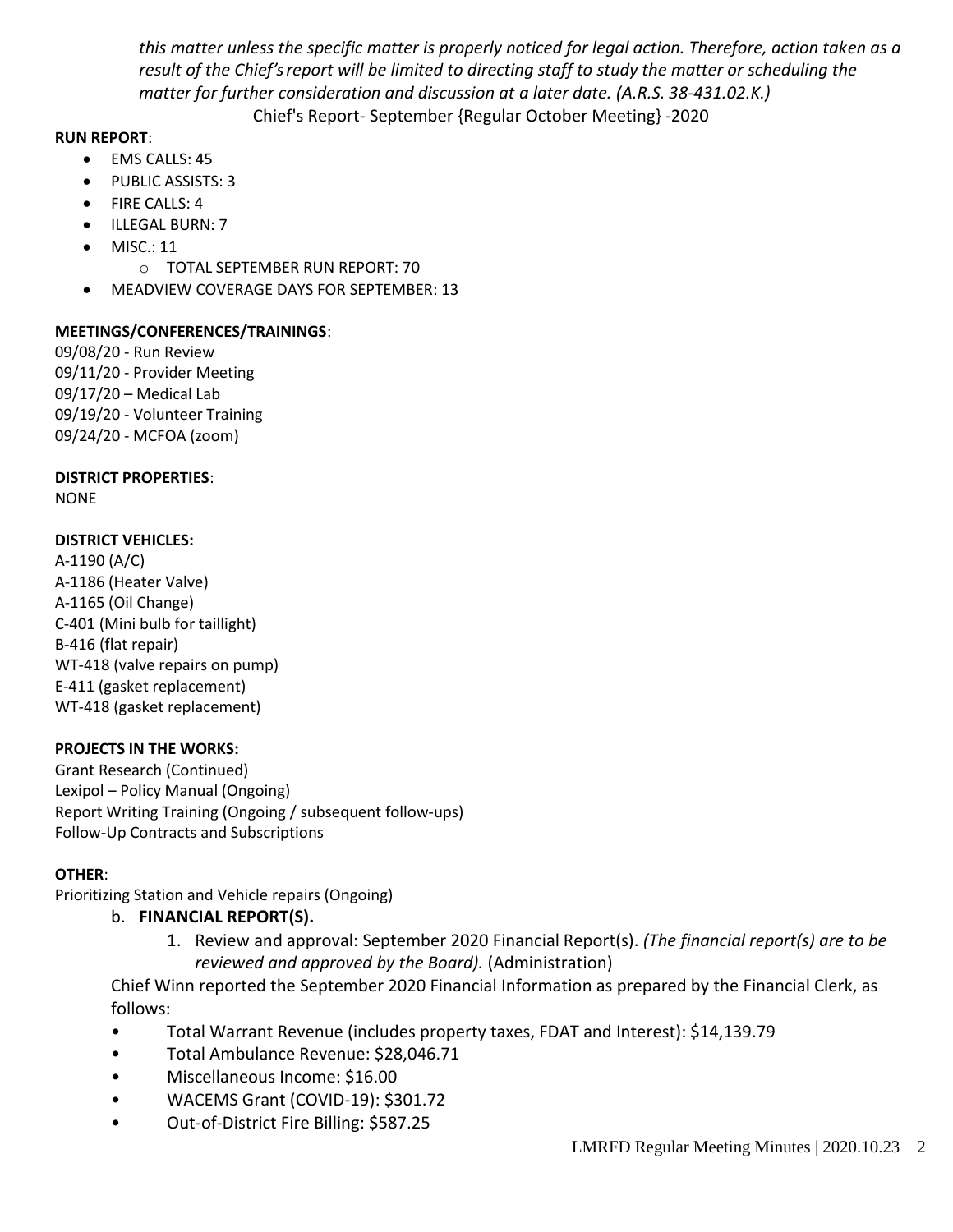- o Total Monthly Revenue: \$43,091.47
- Total monthly expenditures: \$77,366.08
- Total Warrant Account Register Balance as of 9/30/2020: \$515,315.84
- Total Wells Fargo Account Register Balance as of 9/30/2020: \$48,926.45
	- o Total combined Balance: \$564,242.29

Director DeLara wanted clarification on what the 'Warrant' term meant. Chief Winn explained that is where all the tax revenue, interest, FDAT, etc. goes into and the information is provided by the County. Director Cass motioned to approve the September 2020 Financials, Director Berg 2<sup>nd</sup>. No discussion. Directors Berg, Campbell, Karash, DeLara and Cass voted, "Aye." Motion carried, unanimously.

# **6) REGULAR BUSINESS.**

- a. Discussion and possible action regarding: Possible renewal of Agreement with First Responder Grants. (Administration)
	- Chief Winn explained the Agreement for First Responder Grants expires at the end of October. Chief Winn recommended renewal, noting the Agreement's terms & conditions, cost (\$1,500.00) and what the Grant Writer covers. Chief Winn explained the Grant Writer is utilized for 4 major Grants and the District could recover the \$1,500.00 upon a Grant Award. Director Karash motioned to continue consulting with this company for Grants. Director Berg 2<sup>nd</sup>. No discussion. Directors Karash, Berg, Campbell, DeLara and Cass voted, "Aye." Motion carried, unanimously.
- b. Discussion and possible action regarding: Statutory Compliance Training re: authorization. (Administration)
	- Chief Winn explained the AFDA training, providing locations for the training (Phoenix, Tucson, and Kingman). Chief Winn explained reservations may be limited and wanted to receive from all prospective candidates their desired location for Ms. Jackson to reserve as soon as possible. Mrs. Aitken and Director DeLara selected Phoenix location with a hotel. Mr. Braaten was not in attendance during this item. Director Cass and Director Berg selected the Kingman location. Information for registration/reservations only. No Action.
	- Note: Mr. Braaten arrived later in the meeting. Chief Winn later asked Mr. Braaten his attendance choice for location. Mr. Braaten selected Kingman.
- c. Discussion and possible action regarding: Ambulance Billing re: review of Aging Detail Report (ADR) for ambulance revenue and consideration to approve write-offs. (Administration)
	- Chief Winn reviewed the current Collection Agency information (totals and collected amounts by year) as follows:
		- o 2013: Net Amount \$103,847.88 and Collected to Date \$8,407.63.
			- The Board discussed the 7-year mark for collection on the 2013 debt and potential write off for the balance uncollected.
		- o 2014: Net Amount \$132,824.79 and Collected to Date \$6,240.13.
		- o 2015: Net Amount \$102,239.19 and Collected to Date \$1,195.51.
		- o 2016: Net Amount \$103,919.69 and Collected to Date \$3,153.96.
			- Note: Information for 2016 was cut off on report provided by Collection Agency, information retrieved as directed to provide.
		- o 2017: Net Amount \$87,830.02 and Collected to Date \$13,209.13
		- o 2018: Net Amount \$171,341.88 and Collected to Date \$2,795.38
		- o 2019: Net Amount \$250,723.43 and Collected to Date \$7,151.60
		- o 2020: Net Amount \$289,780.01 and Collected to Date \$6,450.14
			- Net Amount Grand Total \$1,242,506.89 and Collected to Date Grand Total \$48,603.48
	- LMRFD Regular Meeting Minutes | 2020.10.23 3 • The Board ensued in discussion regarding the entire uncollected debt total and writing off the 2013 uncollected balance. Director DeLara asked to review the Collection Agencies from the September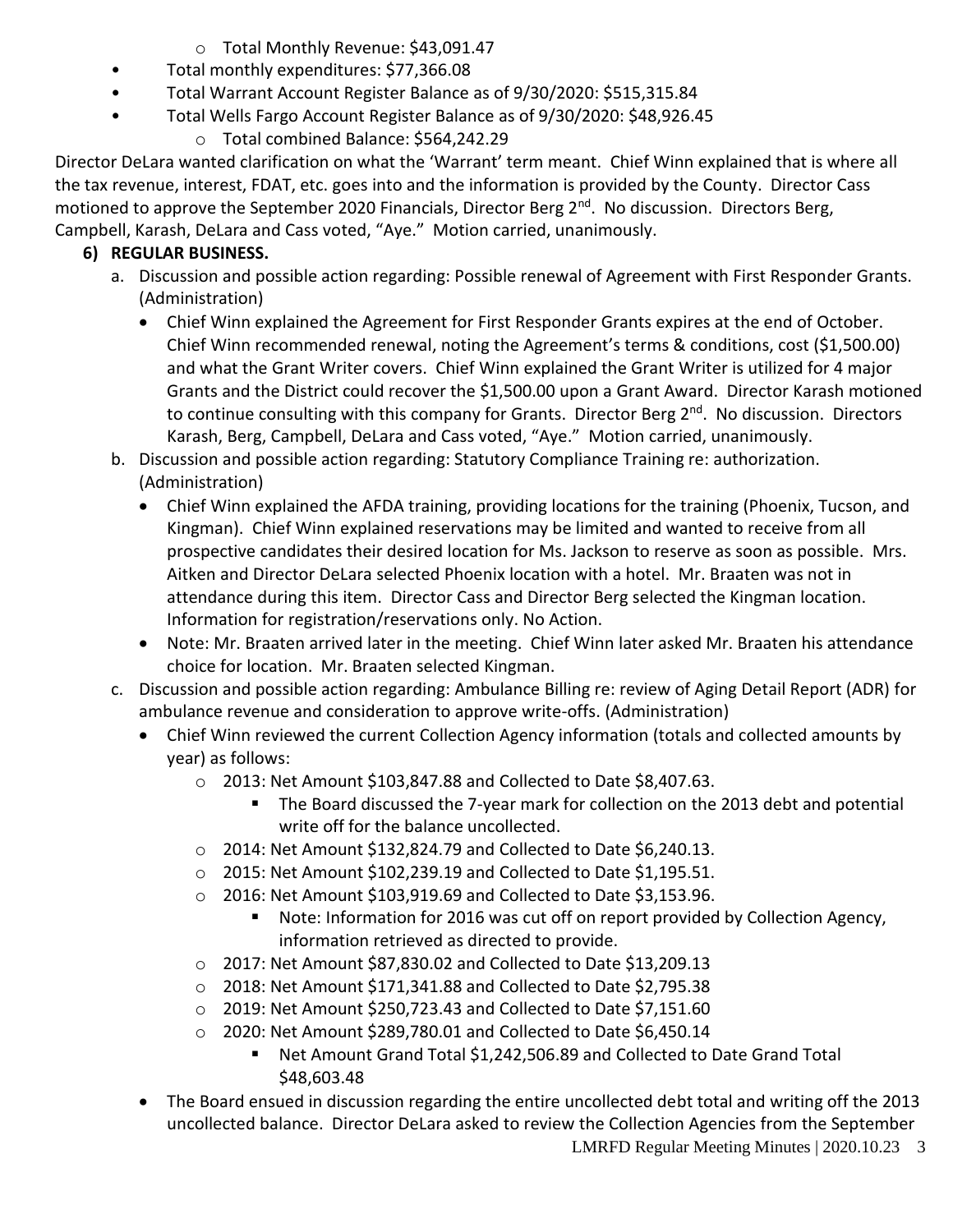meeting at the next meeting, the other Board Members agreed. Director DeLara motioned to write off the 2013 debt and look at options for collections on the remainder, Director Berg 2<sup>nd</sup>. No discussion. Directors DeLara, Berg, Campbell, Karash and Cass voted, "Aye." Motion carried, unanimously.

- d. Discussion and possible action regarding: Review of Lake Mohave Ranchos Fire District Budget (Fiscal Year 2020/2021) and review of information re: possible wage increases and projections. (Karash/Administration)
	- Chief Winn provided an overview of the Fiscal Year 20/21 Budget explaining the Reserves, projected income, grants, ambulance revenue, wages & benefits, employee benefits, professional services, utilities, protective clothing, fuel, etc. Chief Winn reviewed the grant monies being shown in income and coming out in the end, within the Budget. Chief Winn described that one of the District's liabilities originally based off the Actuary was going to cost the District around \$315,000. Upon himself and Ms. Jackson working with the entity, they readjusted the Actuary making it approximately \$115,000 instead of \$315,000, in turn allowing \$200,000 to be dispersed back into the Budget. Chief Winn noted there is a non-disclosure with this entity for the readjustment they provided. Chief Winn stated any rumors of missing and found money is half-truth at best, clarifying this is where it came from, reiterating one Agency was going to cost the District \$315,000, stating they were able to save the District essentially \$200,000 and it was reallocated back into the Budget for various expenditures (staffing, maintenance, repairs, etc.). Director DeLara wanted to know if the \$200,000 would be seen again next year. Chief Winn reclarified a particular Agency was going to charge the District approximately \$315,000 for FY 20/21, noting we were able to negotiate with them to readjust the Actuary to \$115,000 for FY 20/21. Chief Winn stated the difference (\$200,00) was placed back into the budget (staffing, vehicle repairs, keeping stations open, etc.).
	- Chief Winn provided an overview of the information as directed and prepared by the Financial Clerk, regarding Meadview staffing levels and potential raises to attract Suppression Personnel. Chief Winn explained the estimate does not include Worker's Compensation increase, shift reliefs (backfill), additional (hold over) overtime, sick time, increase in operating St. 43 (Meadview) utilities, fuel, vehicle maintenance, etc. Chief Winn announced that newly released information was received regarding a minimum wage increase of .15/hr. taking effect 1/1, stating more research into this will be performed. The breakdown as prepared by the Financial Clerk and presented by Chief Winn is as follows:
		- o Estimated Cost for Meadview (30 days per month with a FF/CEP and FF/EMT) \$261,360.21. Adding a \$1.50/hr. would be \$291,697.74 and adding \$2.00/hr. would be \$301,868.51.
		- o Estimated cost for Meadview (15 days per month with a FF/CEP and FF/EMT) \$62,144.88. Adding a \$1.50/hr. would be \$69,404.80 and adding \$2.00/hr. would be \$71,824.77.
		- o Current cost for full-time Suppression (FF/CEP and FF/EMT) \$266,832.05. Adding \$1.50/hr. would be \$296,165.58 and adding \$2.00/hr. would be \$304,496.00.

Chief Winn informed the Board of the call volume increase to the recreation areas within the last 5 months due to more people frequenting the area and the Park Service not staffing at their capacity and LMRFD is picking it up. Chief Winn confirmed the EMS side charges for the transports regardless of MOU with the Parks Service and noted that Fire's are being billed for Out of District. Director Karash stated he inquired about this to see what can be provided if anything in additional wages for Paid on Call Personnel. Director DeLara wanted to know if they could either offer the increase in pay or use it towards certificates they may need. Chief Winn explained the need is for Paramedics and they would already have their certificates, further explaining that the Paramedics can administer the life saving medications. Chief Winn reiterated that he mentioned in a previous Board Meeting (August) he spoke about what EMT and Paramedics are and can do, and he further expounded on the training required for Paramedics, where and how the certification is recognized,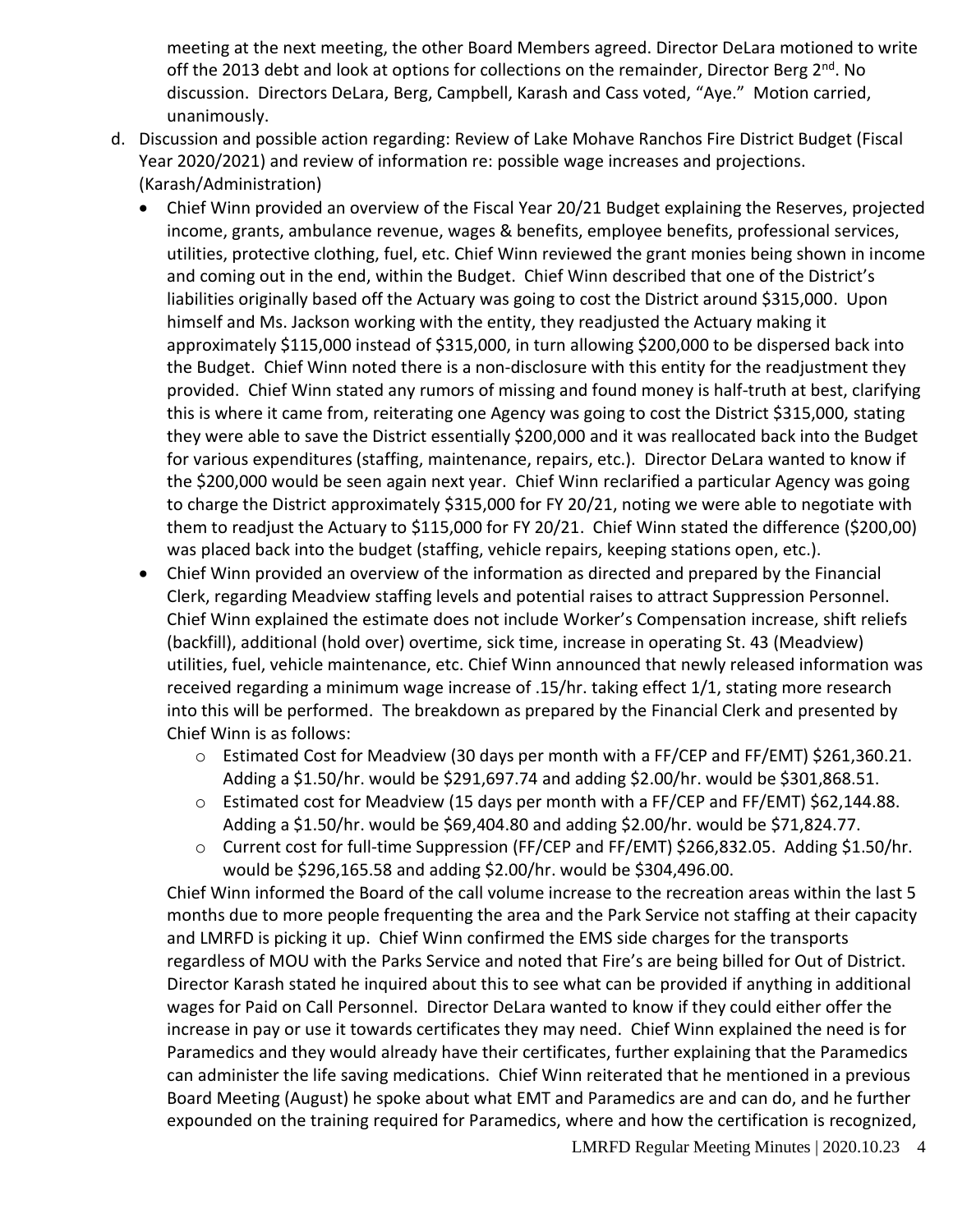cost of EMT and CEP (Paramedic) training. Chief Winn voiced his recommendation at this time would be to not change anything, until the minimum wage information is clearer. No Action.

- **7) CALL to the PUBLIC.** *(The Fire District Board is not permitted to discuss or take action on any item(s) that are not on the Agenda that are raised in the call to the public. However, individual Board Members may be permitted to respond to criticism directed to them. Otherwise, the Board may direct that staff review the matter or that the matter be placed on a future agenda. The Fire District Board cannot discuss or take legal action on any issue raised during the Call to the Public due to restriction of the Opening Meeting Law).*
- Larry Tennant
	- $\circ$  Spoke about Ambulance collection rates. Mentioned the rates for Medicare and acceptance of payment.
	- $\circ$  Spoke about the Federal Government talking about a \$15/hr. minimum wage.
	- $\circ$  Stated the Budget sounds great, all the money isn't there for it yet, but that he liked what was being done, stating it's done better than before even when he was on the Board and that it is much more detailed.
	- o Stated you will always have a Personnel problem with Meadview.
- Pat Kelley-Staab
	- $\circ$  Noted the biggest problem with Personnel in Meadview is the travel out to Meadview (wear and tear on vehicle), stating she sees why they don't want to come out to Meadview. She suggested incentives, gas money or a bonus to come out to Meadview.
- Randy Stultz
	- o Noted St. 43 was originally a Volunteer Station.
	- $\circ$  Stated a woman working at St. 43 left for the evening as he had heard she wasn't comfortable sleeping in the Station. Mr. Stultz stated the flag was up, which provided a false sense of security, but he didn't blame her for not wanting to sleep at the Station.
- Charlotte Kiffer
	- $\circ$  Stated Chief Winn noted the Reserves were down \$100,000 from 7/1 and she'd like to know where that went and requested that to be on next month's Agenda.
	- $\circ$  No specifics about wind farm and gas stations follow-up's and that Chair Cass indicated at the Candidates Forum she would inquire about the status of those. Mrs. Kiffer noted she keeps hearing something is being done but doesn't know what that is and that should be a big focus for revenue into the District.
	- $\circ$  Suggested a day off for Staff within same pay period to alleviate overtime from Board Meeting.
	- o Noted she filed the complaint with MCSO to find out where the money has gone and noted the last Chief's Report the Chief refuted things.
	- $\circ$  Concerns with suing Tim Bonnee for past trainings unattended and suing a candidate for items removed from the District Office. Stated she felt those are retaliatory in nature and those items aren't on the agenda today. Mentioned election interference with that candidate running for office.
	- o Stated she's been on the Board before and mentioned Dereliction of Duty regarding the Board's employee (Fire Chief), that the position was delegated to an office person to make that selection. She stated she reviewed Minutes and didn't see where that vote took place and has asked how this came about and why it came about. Mrs. Kiffer stated this is nothing personal with Chief Winn, it's the responsibility of the Board and in her opinion it's a Dereliction of Duty, stating if you aren't willing to do the job, don't be on the Board.
- Ellen Reh-Bower
	- $\circ$  Mentioned she was glad to hear about the Out of District billings being done for fires.
	- $\circ$  Provided a Thank You for the updated Volunteer information on the Website.